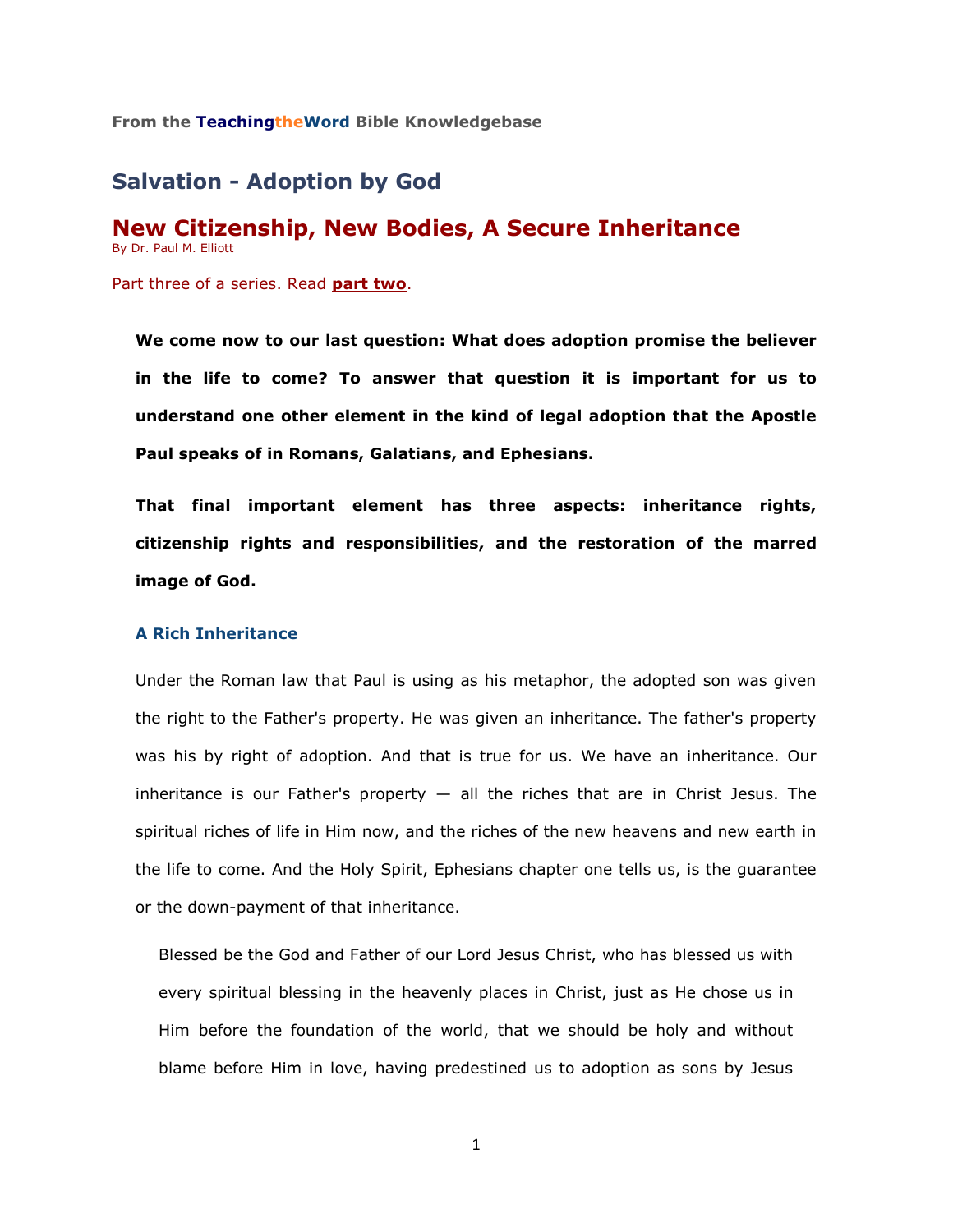Christ to Himself, according to the good pleasure of His will, to the praise of the glory of His grace, by which He made us accepted in the Beloved.

In Him we have redemption through His blood, the forgiveness of sins, according to the riches of His grace which He made to abound toward us in all wisdom and prudence, having made known to us the mystery of His will, according to His good pleasure which He purposed in Himself, that in the dispensation of the fullness of the times He might gather together in one all things in Christ, both which are in heaven and which are on earth — in Him.

In Him also we have obtained an inheritance, being predestined according to the purpose of Him who works all things according to the counsel of His will, that we who first trusted in Christ should be to the praise of His glory. In Him you also trusted, after you heard the word of truth, the gospel of your salvation; in whom also, having believed, you were sealed with the Holy Spirit of promise, who is the guarantee of our inheritance until the redemption of the purchased possession, to the praise of His glory. (Ephesians 1:3-14)

And so the adopted sons of God are continually

giving thanks to the Father who has qualified us to be partakers of the inheritance of the saints in the light. He has delivered us from the power of darkness and conveyed us into the kingdom of the Son of His love, in whom we have redemption through His blood, the forgiveness of sins. (Colossians 1:12-

14)

#### **A New Citizenship**

Adoption in Paul's inspired metaphor also meant that the adopted son held the same citizenship as the father. And we are told that our citizenship is in heaven. That is something else that has changed about us. We not only have a new name and a new

2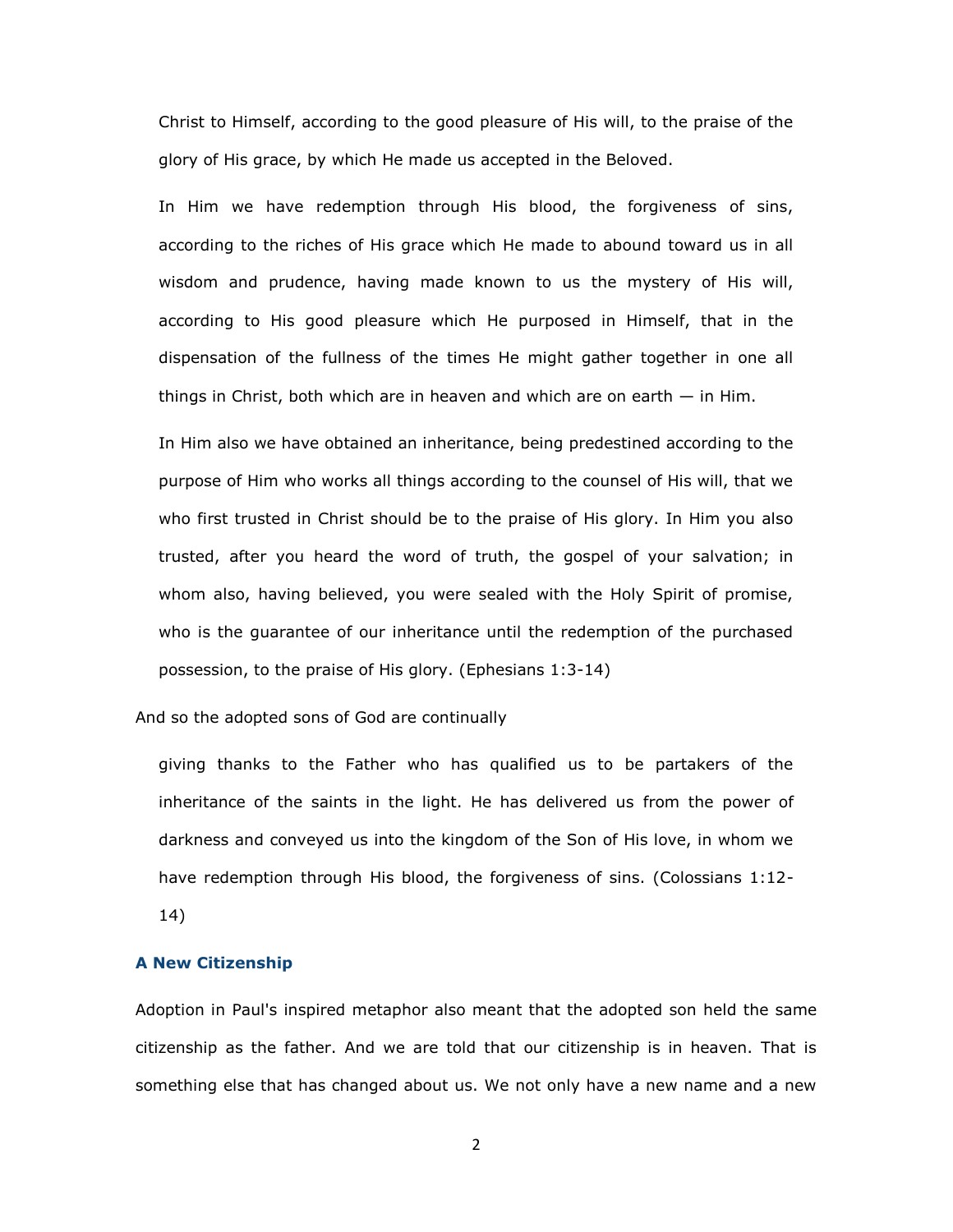family relationship, we also have a new citizenship. We are no longer citizens of the world that is going to perish. We are aliens here. We are citizens of the new world to come. We have the rights of heavenly citizenship, and the responsibility to live like citizens of our Father's kingdom while in this world which is now alien to us.

For our citizenship is in heaven, from which we also eagerly wait for the Savior, the Lord Jesus Christ, who will transform our lowly body that it may be conformed to His glorious body, according to the working by which He is able even to subdue all things to Himself. Therefore, my beloved and longed-for brethren, my joy and crown, so stand fast in the Lord, beloved. (Philippians 3:20-4:1)

Beloved, I beg you as sojourners and pilgrims, abstain from fleshly lusts which war against the soul, having your conduct honorable among the Gentiles [that is, among the unsaved], that when they speak against you as evildoers, they may, by your good works which they observe, glorify God in the day of visitation [that is, when God brings any of them to faith in Christ because of your witness] (1 Peter 2:11-12).

## **To Be Like Christ**

Scripture tells us one more thing that will be ours because we are adopted sons of God. In 1st John 3:1 we read these glorious words:

Behold what manner of love the Father has bestowed on us, that we should be called children of God! Therefore the world does not know us, because it did not know Him. Beloved, now we are children of God; and it has not yet been revealed what we shall be, but we know that when He is revealed, we shall be like Him, for we shall see Him as He is. And everyone who has this hope in Him purifies himself, just as He is pure.

We shall be like Him! The image of God marred at the fall of our first parents shall be restored, and even more! We shall be like the Lord Jesus Christ! We shall behold Him face

3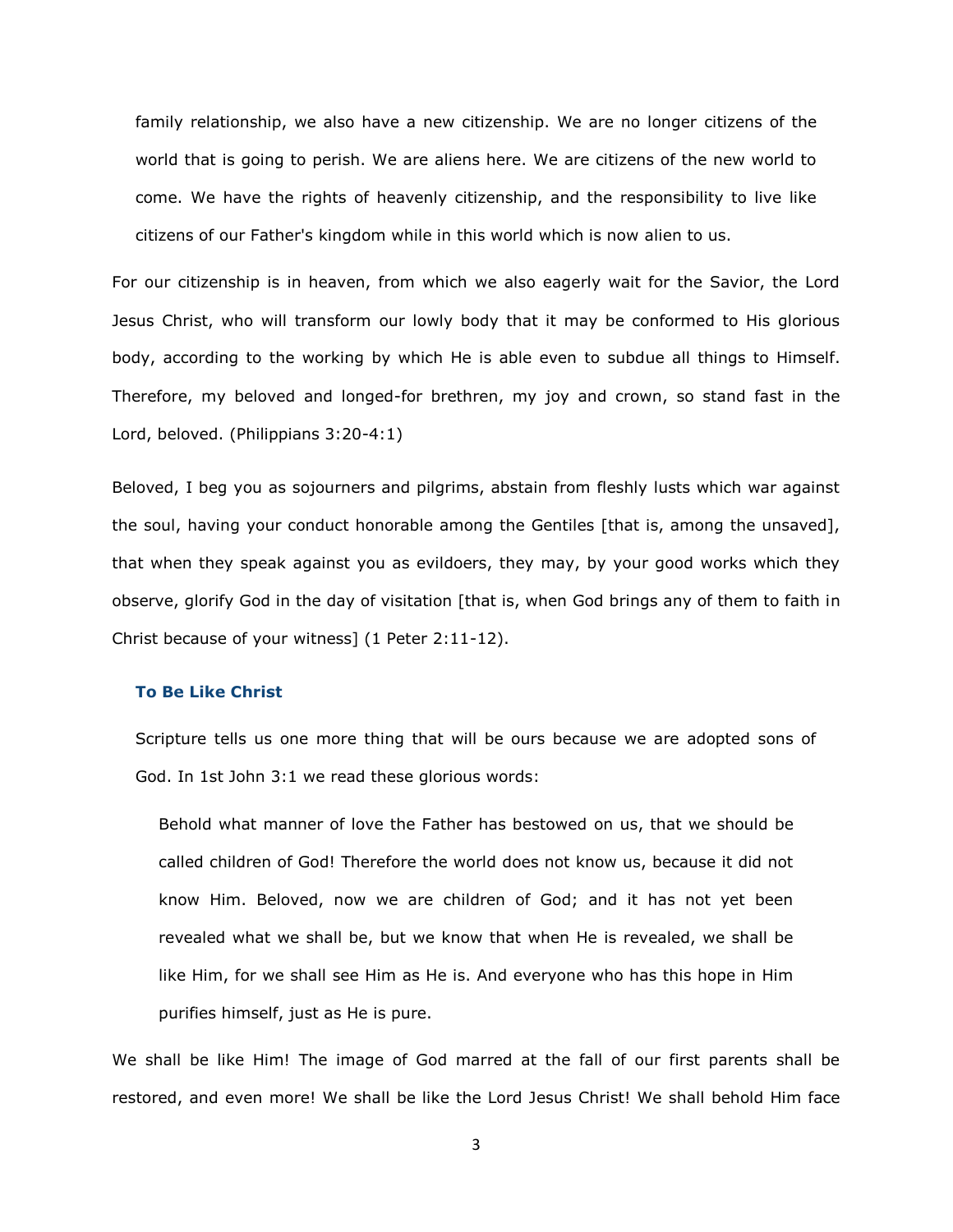to face, and we shall be like Him, glorified forever. Sons of God forever. Home in the Father's house forever. Living forevermore in a new universe where we are not subject to either the power or the presence of sin and death. Perfect, glorified bodies in His likeness. Partaking with Him in the untold glories of the new heavens and new earth forever and ever. How will this come about? Paul tells us:

Now this I say, brethren, that flesh and blood cannot inherit the kingdom of God; nor does corruption inherit incorruption. Behold, I tell you a mystery: We shall not all sleep, but we shall all be changed  $-$  in a moment, in the twinkling of an eye, at the last trumpet. For the trumpet will sound, and the dead will be raised incorruptible, and we shall be changed. For this corruptible must put on incorruption, and this mortal must put on immortality. So when this corruptible has put on incorruption, and this mortal has put on immortality, then shall be brought to pass the saying that is written: "Death is swallowed up in victory."

"O Death, where is your sting? O Hades, where is your victory?" The sting of death is sin, and the strength of sin is the law. But thanks be to God, who gives us the victory through our Lord Jesus Christ. Therefore, my beloved brethren, be steadfast, immovable, always abounding in the work of the Lord, knowing that your labor is not in vain in the Lord. (1 Corinthians 15:50-58)

#### **Because These Things Are True...**

The Apostle John tells us that "everyone who has this hope in Him purifies himself, just as He is pure" (1st John 3:3). Because we are adopted sons of God, we need to live like it. Not that this saves us, not that this keeps us saved. But we need to understand what is ours. We need to rejoice in it. We need to live in it.

Because these things are true, we need to be purifying ourselves from the things of this world and of this sinful flesh, and turning our hearts more and more toward our loving Heavenly Father and our great Savior the Lord Jesus Christ, living life in this

4